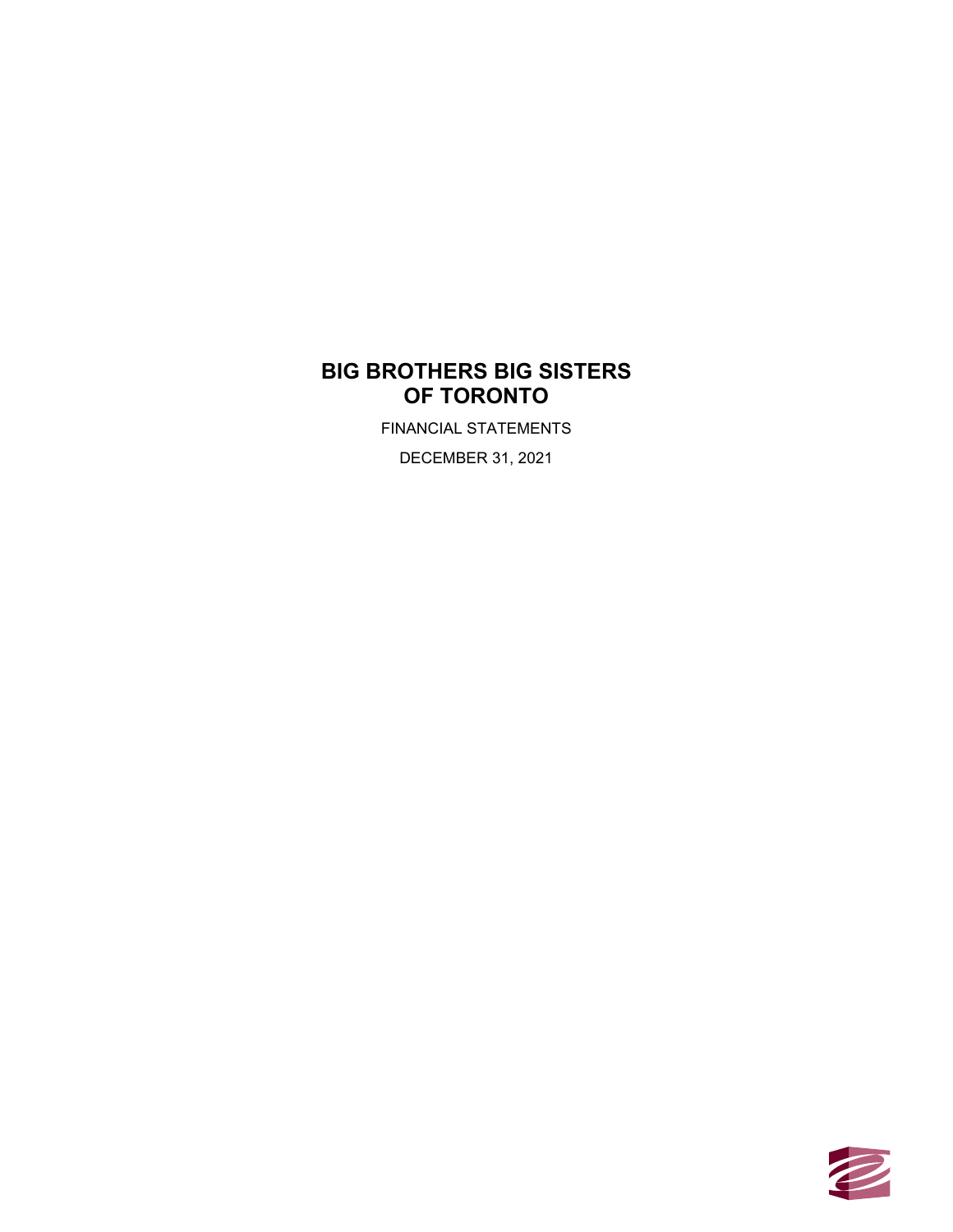

# **INDEPENDENT AUDITOR'S REPORT**

To the Members of Big Brothers Big Sisters of Toronto

#### *Qualified Opinion*

We have audited the financial statements of Big Brothers Big Sisters of Toronto ("the Organization"), which comprise the statement of financial position as at December 31, 2021, and the statements of operations, changes in net assets and cash flows for the year then ended, and notes to the financial statements, including a summary of significant accounting policies.

In our opinion, except for the effects of the matter described in the Basis for Qualified Opinion paragraph, the accompanying financial statements present fairly, in all material respects, the financial position of the Organization as at December 31, 2021, and its results of operations and its cash flows for the year then ended in accordance with Canadian accounting standards for not-forprofit organizations.

#### *Basis for Qualified Opinion*

In common with many charitable organizations, the Organization derives part of its revenue from donations and fundraising events, the completeness of which is not susceptible to satisfactory audit verification. Accordingly, verification of these revenues was limited to the amounts recorded in the records of the Organization. Therefore, we were unable to determine whether, as at and for the years ended December 31, 2021 and December 31, 2020, any adjustments might be necessary to donations and fundraising event revenue, excess of revenues over expenditures reported in the statements of operations, excess of revenue over expenditures reported in the statements of cash flows and current assets and net assets reported in the statements of financial position. This caused us to qualify our audit opinion on the financial statements as at and for the year ended December 31, 2020.

We conducted our audit in accordance with Canadian generally accepted auditing standards. Our responsibilities under those standards are further described in the Auditor's Responsibilities for the Audit of the Financial Statements section of our report. We are independent of the Organization in accordance with the ethical requirements that are relevant to our audit of the financial statements in Canada, and we have fulfilled our other ethical responsibilities in accordance with these requirements. We believe that the audit evidence we have obtained is sufficient and appropriate to provide a basis for our qualified opinion.

*Responsibilities of Management and Those Charged with Governance for the Financial Statements* Management is responsible for the preparation and fair presentation of the financial statements in accordance with Canadian accounting standards for not-for-profit organizations, and for such internal control as management determines is necessary to enable the preparation of financial statements that are free from material misstatement, whether due to fraud or error.

In preparing the financial statements, management is responsible for assessing the Organization's ability to continue as a going concern, disclosing, as applicable, matters related to going concern and using the going concern basis of accounting unless management either intends to liquidate the Organization or to cease operations, or has no realistic alternative but to do so.

Those charged with governance are responsible for overseeing the Organization's financial reporting process.

> **MacGillivray** 600-6605 Hurontario St., Mississauga, ON L5T 0A3 T: 905.696.0707 • F: 905.696.0760 www.macgillivray.com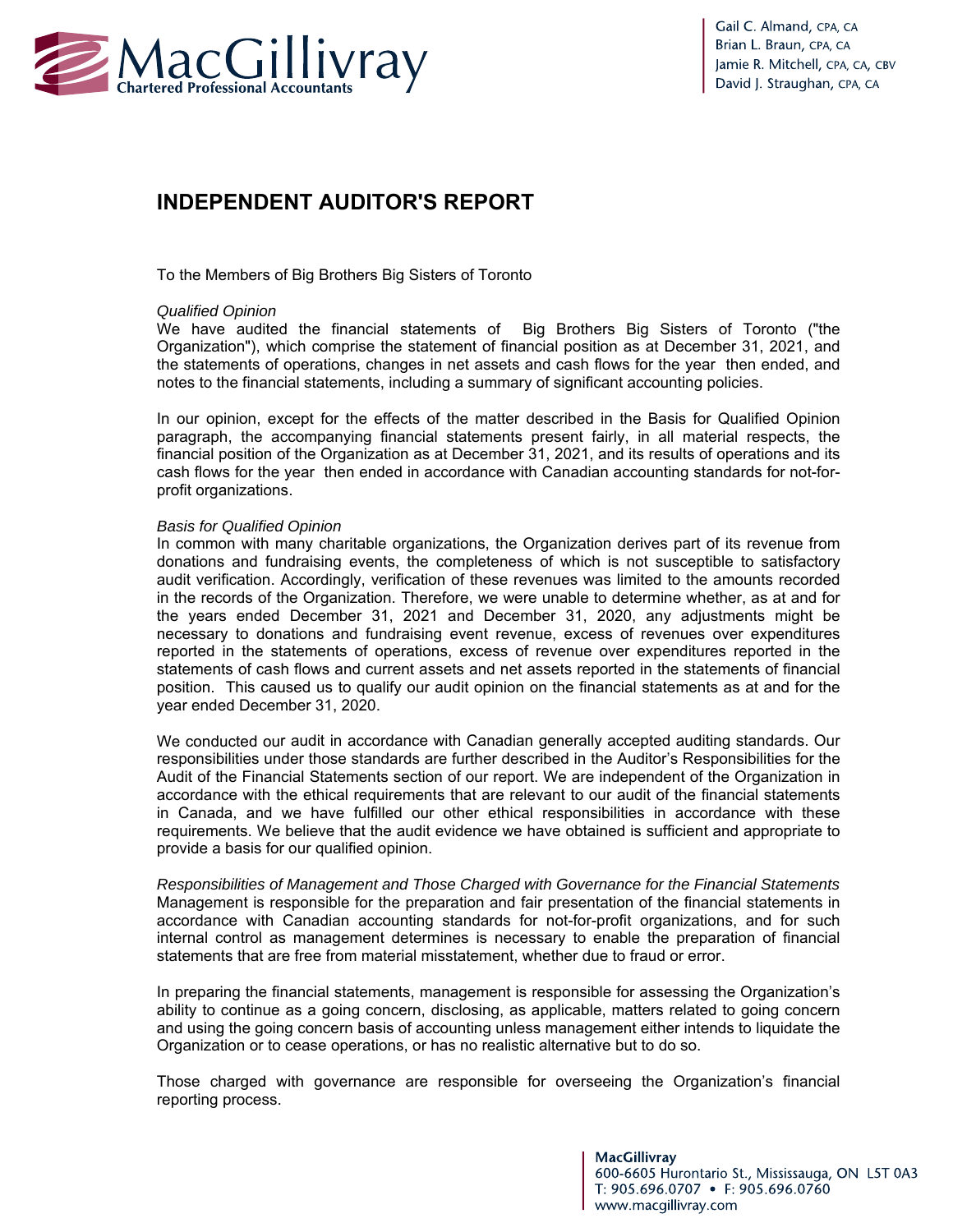# **INDEPENDENT AUDITOR'S REPORT, CONTINUED**

#### *Auditor's Responsibilities for the Audit of the Financial Statements*

Our objectives are to obtain reasonable assurance about whether the financial statements as a whole are free from material misstatement, whether due to fraud or error, and to issue an auditor's report that includes our opinion. Reasonable assurance is a high level of assurance, but is not a guarantee that an audit conducted in accordance with Canadian generally accepted auditing standards will always detect a material misstatement when it exists. Misstatements can arise from fraud or error and are considered material if, individually or in the aggregate, they could reasonably be expected to influence the economic decisions of users taken on the basis of these financial statements. As part of an audit in accordance with Canadian generally accepted auditing standards, we exercise professional judgment and maintain professional skepticism throughout the audit. We also:

- Identify and assess the risks of material misstatement of the financial statements, whether due to fraud or error, design and perform audit procedures responsive to those risks, and obtain audit evidence that is sufficient and appropriate to provide a basis for our opinion. The risk of not detecting a material misstatement resulting from fraud is higher than for one resulting from error, as fraud may involve collusion, forgery, intentional omissions, misrepresentations, or the override of internal control.
- Obtain an understanding of internal control relevant to the audit in order to design audit procedures that are appropriate in the circumstances, but not for the purpose of expressing an opinion on the effectiveness of the Organization's internal control.
- Evaluate the appropriateness of accounting policies used and the reasonableness of accounting estimates and related disclosures made by management.
- Conclude on the appropriateness of management's use of the going concern basis of accounting and, based on the audit evidence obtained, whether a material uncertainty exists related to events or conditions that may cast significant doubt on the Organization's ability to continue as a going concern. If we conclude that a material uncertainty exists, we are required to draw attention in our auditor's report to the related disclosures in the financial statements or, if such disclosures are inadequate, to modify our opinion. Our conclusions are based on the audit evidence obtained up to the date of our auditor's report. However, future events or conditions may cause the Organization to cease to continue as a going concern.
- Evaluate the overall presentation, structure and content of the financial statements, including the disclosures, and whether the financial statements represent the underlying transactions and events in a manner that achieves fair presentation.

We communicate with those charged with governance regarding, among other matters, the planned scope and timing of the audit and significant audit findings, including any significant deficiencies in internal control that we identify during our audit.

Williamay promptan

CHARTERED PROFESSIONAL ACCOUNTANTS LICENSED PUBLIC ACCOUNTANTS



*Mississauga, Ontario June 9, 2022*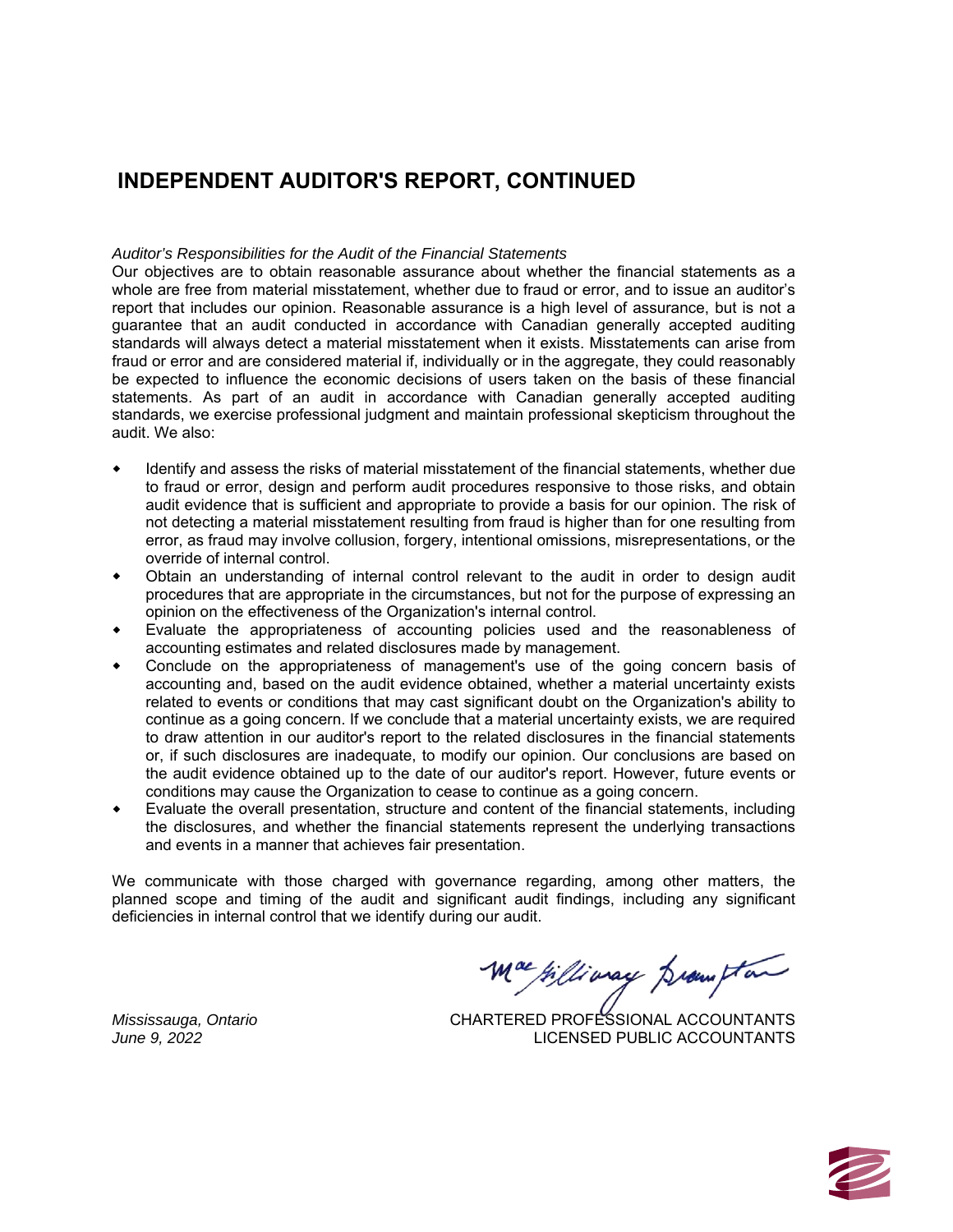STATEMENT OF FINANCIAL POSITION

AS AT DECEMBER 31, 2021

|                                                                                                                     |      | 2021                        | 2020                               |
|---------------------------------------------------------------------------------------------------------------------|------|-----------------------------|------------------------------------|
| <b>ASSETS</b>                                                                                                       |      |                             |                                    |
| <b>Current</b><br>Cash                                                                                              | \$   | 785,785                     | \$<br>423,703                      |
| Accounts receivable<br>Federal government assistance receivable (Note 3)<br>Prepaid expenses                        |      | 185,095<br>7,431<br>121,447 | 167,451<br>192,362<br>47,158       |
| Short-term investments                                                                                              |      | 246,968<br>1,346,726        | 239,682<br>1,070,356               |
| <b>Deposit</b>                                                                                                      |      |                             | 58,000                             |
| Charitable life insurance - cash surrender value<br>Capital assets (Note 4)                                         |      | 73,186<br>147,807           | 70,808<br>165,503                  |
| Investments (Notes 8 & 9)                                                                                           |      | 407,269                     | 414,757                            |
| <b>LIABILITIES</b>                                                                                                  |      | \$1,974,988                 | \$1,779,424                        |
| <b>Current</b>                                                                                                      |      |                             |                                    |
| Accounts payable and accrued liabilities<br>Deferred revenue (Note 6)<br>Current portion of long-term debt (Note 7) | \$   | 94,171<br>272,516<br>11,749 | \$<br>167,739<br>155,863<br>10,900 |
|                                                                                                                     |      | 378,436                     | 334,502                            |
| Long-term debt (Note 7)                                                                                             |      | 33,500                      | 44,957                             |
| Deferred lease inducement                                                                                           |      | 58,500                      | 65,250                             |
|                                                                                                                     |      | 470,436                     | 444,709                            |
| <b>LEASE COMMITMENTS (Note 13)</b>                                                                                  |      |                             |                                    |
| <b>IMPACT OF COVID-19 (Note 14)</b>                                                                                 |      |                             |                                    |
| <b>NET ASSETS</b>                                                                                                   |      |                             |                                    |
| <b>Externally restricted (Note 8)</b>                                                                               |      | 304,925                     | 313,090                            |
| Internally restricted (Note 9)<br><b>Unrestricted</b>                                                               |      | 102,344<br>1,097,283        | 101,667                            |
|                                                                                                                     |      | 1,504,552                   | 919,958<br>1,334,715               |
|                                                                                                                     | \$   | 1,974,988                   | \$<br>1,779,424                    |
| Approved on behalf of the board                                                                                     |      |                             |                                    |
|                                                                                                                     | adel |                             |                                    |

Chair\_\_\_\_\_\_\_\_\_\_\_\_\_\_\_\_\_\_\_\_ Treasurer\_\_\_\_\_\_\_\_\_\_\_\_\_\_\_\_\_\_\_\_

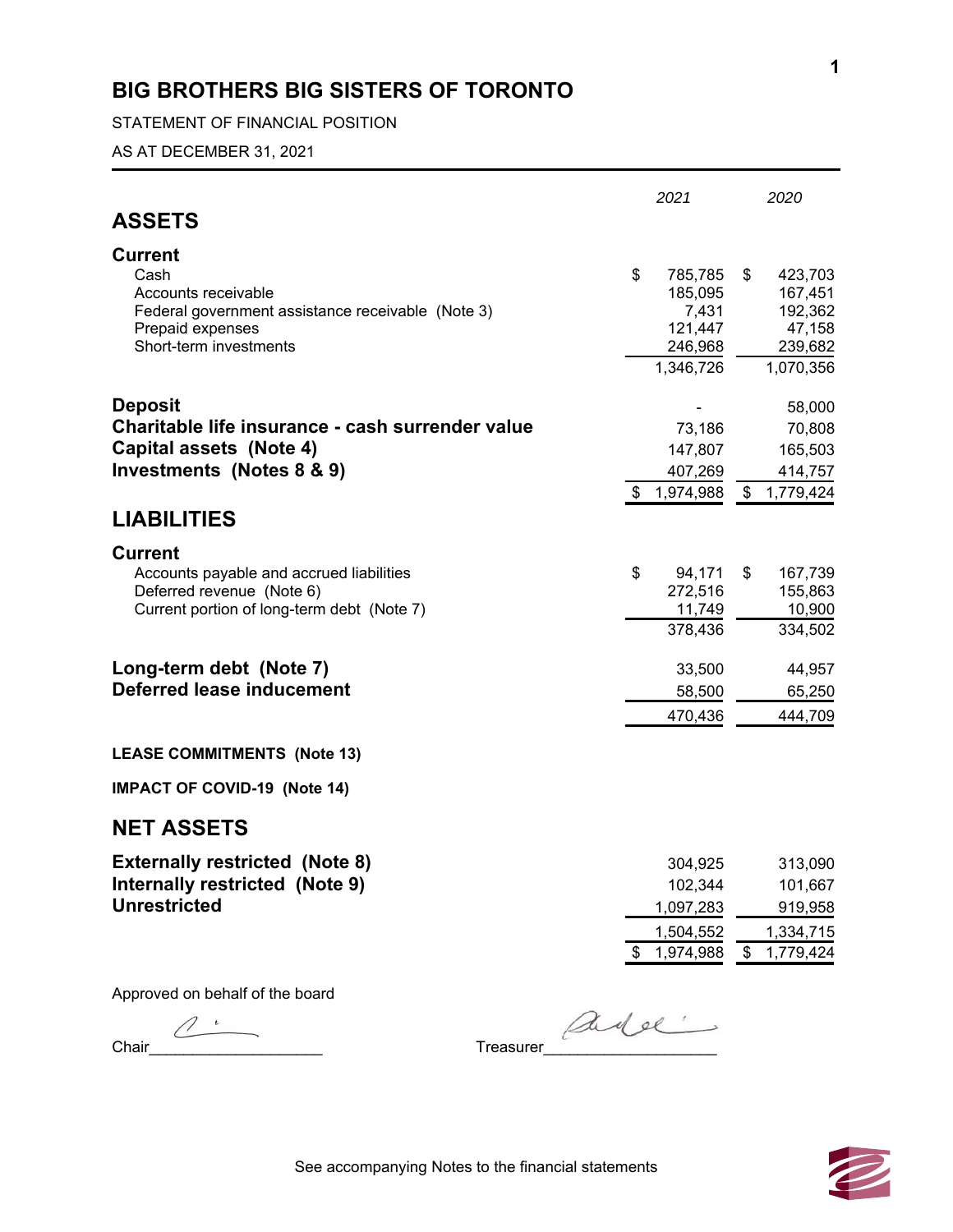## STATEMENT OF OPERATIONS

FOR THE YEAR ENDED DECEMBER 31, 2021

|                                                                 | 2021                     | 2020                         |
|-----------------------------------------------------------------|--------------------------|------------------------------|
| <b>Revenue</b>                                                  |                          |                              |
| Grants                                                          |                          |                              |
| United Way of Greater Toronto                                   | \$<br>552,377            | \$<br>455,588                |
| Big Brothers Big Sisters of Canada                              | 232,620                  | 192,880                      |
| Government                                                      | 354,588                  | 365,141                      |
| Donations                                                       |                          |                              |
| Corporate                                                       | 161,764                  | 299,547                      |
| Individual                                                      | 496,597                  | 591,705                      |
| Foundations                                                     | 115,281                  | 206,231                      |
| Federal government assistance (Note 3)                          | 288,532                  | 399,595                      |
| Fundraising events and activities (Note 10)                     | 791,443                  | 157,151                      |
| Scholarship funding                                             | 47,027                   | 57,657                       |
| Investment income                                               | 3,338                    | 7,235                        |
| Other                                                           | 2,977                    | 5,197                        |
|                                                                 | 3,046,544                | 2,737,927                    |
| <b>Expenditures</b>                                             |                          |                              |
|                                                                 |                          |                              |
| Salaries and related benefits                                   | 1,848,660                | 1,717,826                    |
| <b>Building occupancy</b>                                       | 183,872                  | 192,923                      |
| Computer supplies and services<br>Professional/ Consulting      | 109,871<br>266,722       | 123,301<br>101,726           |
| Scholarships                                                    | 56,586                   | 65,166                       |
|                                                                 | 113,418                  | 62,989                       |
| Fundraising events and activities (Note 10)<br>Program expenses | 76,664                   | 57,600                       |
| Insurance                                                       | 55,738                   | 54,677                       |
| Office supplies and services                                    | 49,426                   | 51,054                       |
| Staff development                                               | 18,144                   | 21,983                       |
| Membership dues                                                 | 18,475                   | 19,500                       |
| Volunteer recruitment and retention                             | 31,027                   | 18,573                       |
| <b>Bank charges</b>                                             | 16,187                   | 15,437                       |
| Amortization                                                    | 17,696                   | 8,848                        |
| Interest on long-term debt                                      | 4,221                    | 1,838                        |
| <b>Bad debts</b>                                                | 10,000                   | $\qquad \qquad \blacksquare$ |
|                                                                 | 2,876,707                | 2,513,441                    |
| <b>Excess of revenue over expenditures</b>                      | $\sqrt[6]{2}$<br>169,837 | $\sqrt[6]{2}$<br>224,486     |
|                                                                 |                          |                              |

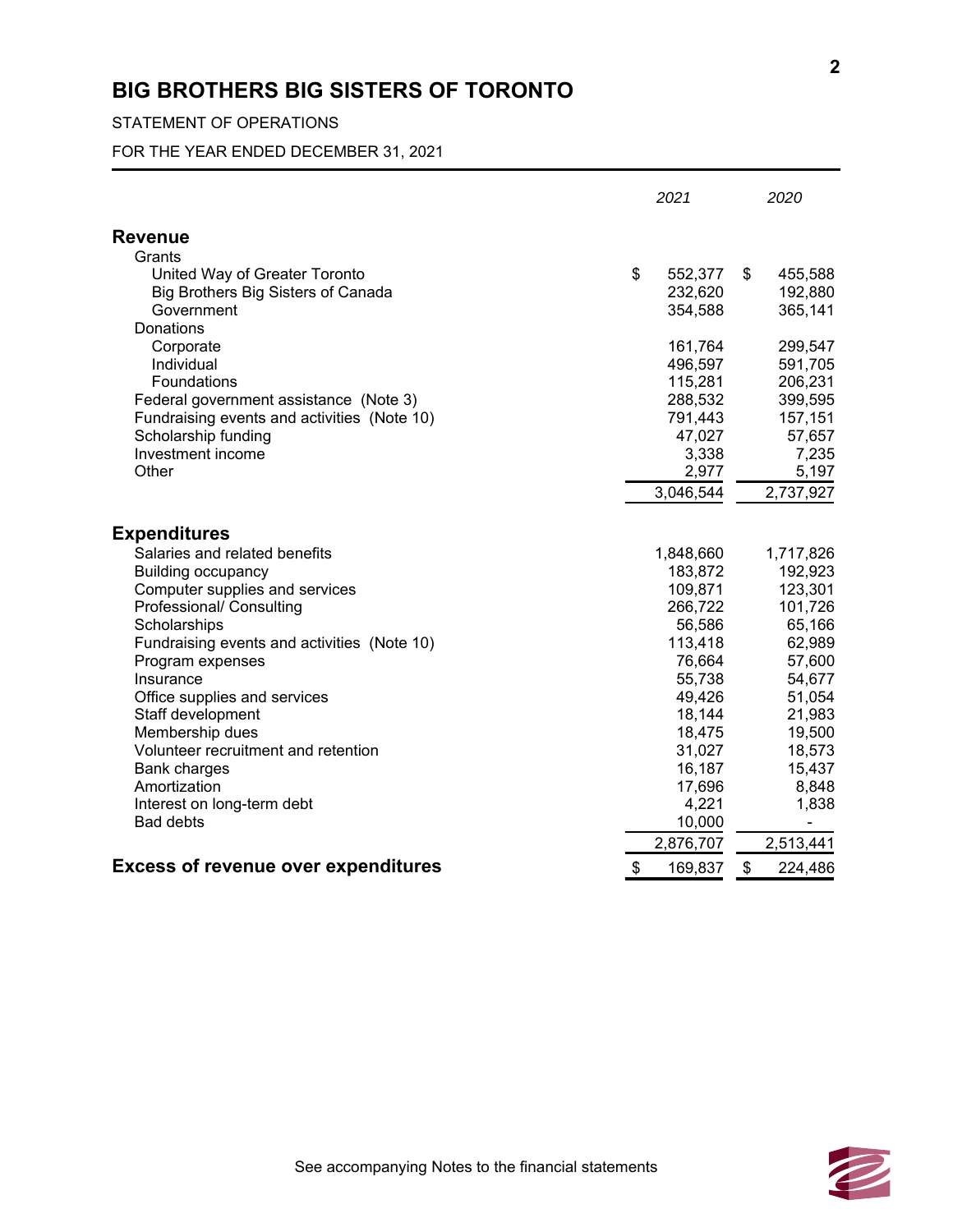STATEMENT OF CHANGES IN NET ASSETS

## FOR THE YEAR ENDED DECEMBER 31, 2021

|                                              | Externally<br>restricted |     | Internally<br>restricted |     | Unrestricted |     | 2021<br>Total             | 2020<br>Total |
|----------------------------------------------|--------------------------|-----|--------------------------|-----|--------------|-----|---------------------------|---------------|
| Net assets, beginning of year                | \$<br>313.090            | -SS | 101.667                  | \$. | 919.958      |     | $$1,334,715$ $$1,110,229$ |               |
| Excess (deficiency) of revenue over expenses | (8, 165)                 |     | 677                      |     | 177,325      |     | 169,837                   | 224,486       |
| Balance, ending of year                      | 304,925                  |     | 102,344                  | S   | 1,097,283    | SS. | 1,504,552                 | 1,334,715     |

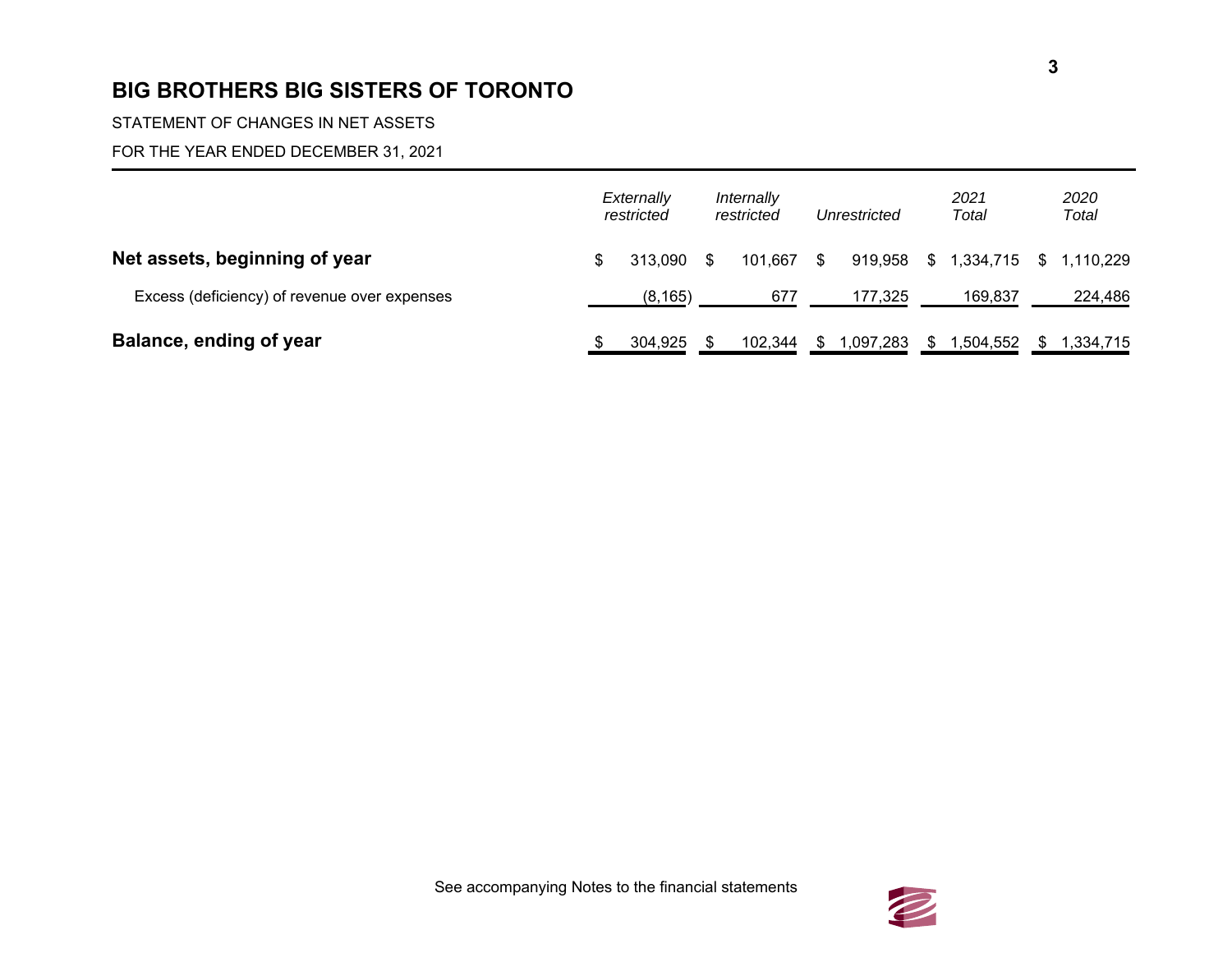## STATEMENT OF CASH FLOWS

FOR THE YEAR ENDED DECEMBER 31, 2021

|                                                                                 | 2021          | 2020          |
|---------------------------------------------------------------------------------|---------------|---------------|
| Cash flows from operating activities                                            |               |               |
| Excess of revenue over expenditures<br>Adjustments for items not affecting cash | \$<br>169,837 | \$<br>224,486 |
| Amortization of capital assets                                                  | 17,696        | 8,848         |
| Increase in cash surrender value of life insurance                              | (2,378)       | (2, 333)      |
| Donation of securities                                                          | (52, 456)     | (100, 506)    |
| Unrealized loss on investments                                                  | 1,260         |               |
| Realized gain on sale of investments                                            | (1,652)       | (1,959)       |
| Rent deferral                                                                   |               | 59,371        |
| Amortization of lease inducement                                                | (6, 750)      | (2, 250)      |
|                                                                                 | 125,557       | 185,657       |
| Change in non-cash working capital items                                        |               |               |
| Accounts receivable                                                             | (17, 644)     | (26, 149)     |
| Federal government assistance receivable                                        | 184,931       | (192, 362)    |
| Prepaid expenses                                                                | (16, 289)     | (20, 820)     |
| Accounts payable and accrued liabilities                                        | (73, 568)     | 73,606        |
| Deferred revenue                                                                | 116,653       | 22,631        |
|                                                                                 | 319,640       | 42,563        |
| <b>Cash flows from investing activities</b>                                     |               |               |
| Purchase of investments                                                         | (1,201,827)   | (603, 740)    |
| Proceeds from sale of investments                                               | 1,254,877     | 673,977       |
| Purchase of capital assets                                                      |               | (164, 165)    |
|                                                                                 | 53,050        | (93, 928)     |
| <b>Cash flows from financing activities</b>                                     |               |               |
| Repayment of long-term debt                                                     | (10,608)      | (3, 514)      |
| <b>Tenant inducement</b>                                                        |               | 67,500        |
|                                                                                 | (10, 608)     | 63,986        |
| Increase in cash                                                                | 362,082       | 12,621        |
| Cash, beginning of year                                                         | 423,703       | 411,082       |
| Cash, end of year                                                               | \$<br>785,785 | \$<br>423,703 |

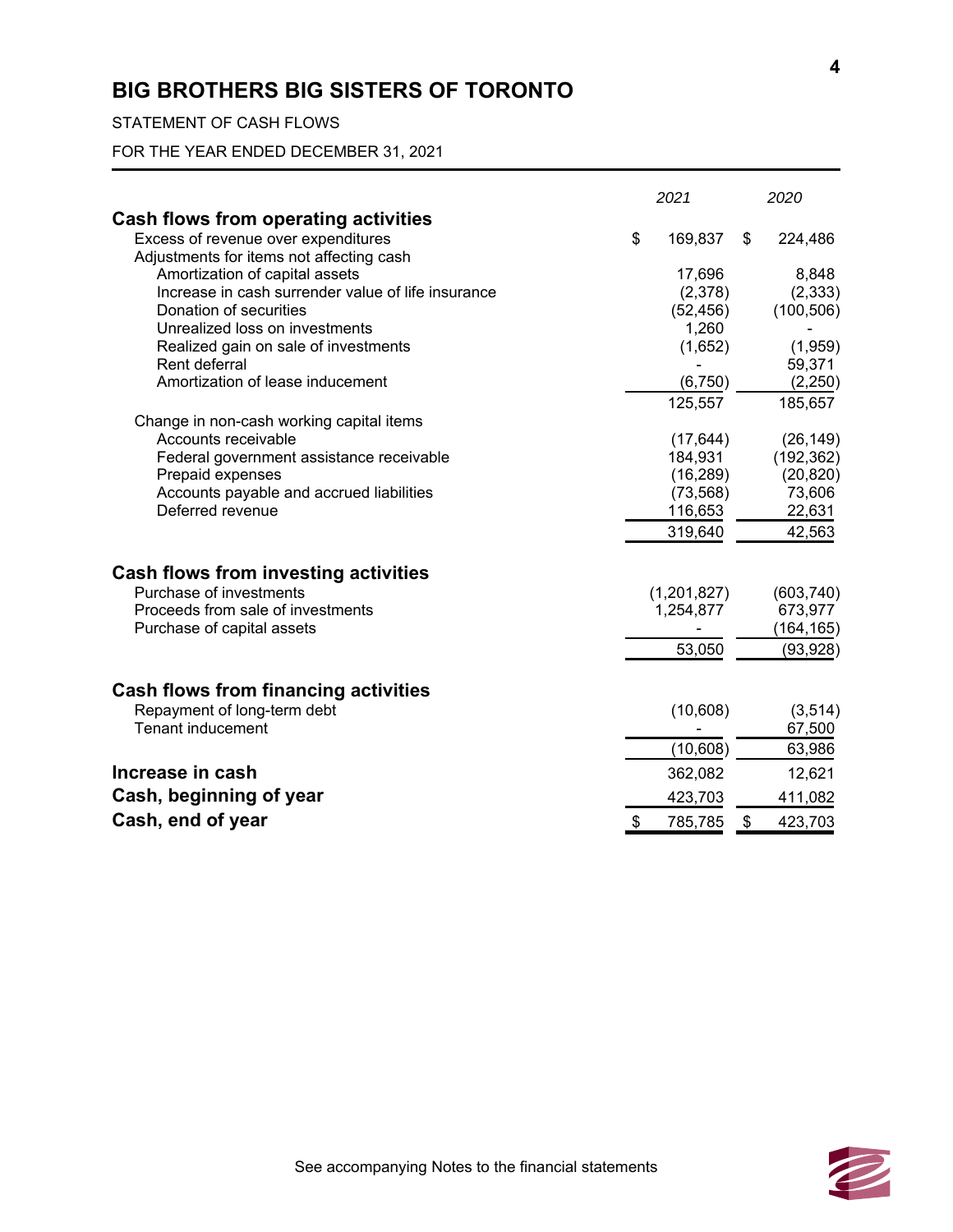NOTES TO THE FINANCIAL STATEMENTS

#### DECEMBER 31, 2021

#### 1. DESCRIPTION

Big Brothers Big Sisters of Toronto (the "Organization") is a chartered member of Big Brothers Big Sisters of Canada, recruits, matches and monitors volunteers to children and youth from families living in Toronto in order to positively influence the children's/youths' developmental growth. The Organization is incorporated under the Ontario Corporations Act as a not-for-profit organization and is a registered charity under the Income Tax Act. Accordingly, it is exempt from income taxes.

#### 2. SIGNIFICANT ACCOUNTING POLICIES

These financial statements have been prepared in accordance with Canadian accounting standards for not-for-profit organizations ("ASNPO") in Part III of the Chartered Professional Accountants of Canada Handbook. Significant accounting policies adopted by the Organization are as follows:

(a) Revenue recognition

The Organization follows the deferral method of accounting for contributions. Restricted contributions are recognized in revenue in the year in which the related expenses are incurred. Unrestricted contributions are recognized as revenue when received or receivable if the amount to be received can be reasonably estimated and collection is reasonably assured.

Government assistance is recognized when there is reasonable assurance that the Organization will comply with the conditions required to qualify for the subsidy, and the subsidy is reasonably assured to be received. The Organization recognizes government assistance as revenue.

(b) Capital assets

Capital assets are recorded at cost less accumulated amortization. Amortization is provided using the straight-line method over the following periods:

| Furniture and fixtures | Straight-line | 5 years             |
|------------------------|---------------|---------------------|
| Leasehold improvements | Straight-line | over the lease term |

#### (c) Lease inducements

Lease inducements are amortized on a straight-line basis over the term of the lease and are recorded as a reduction in building occupancy expense.

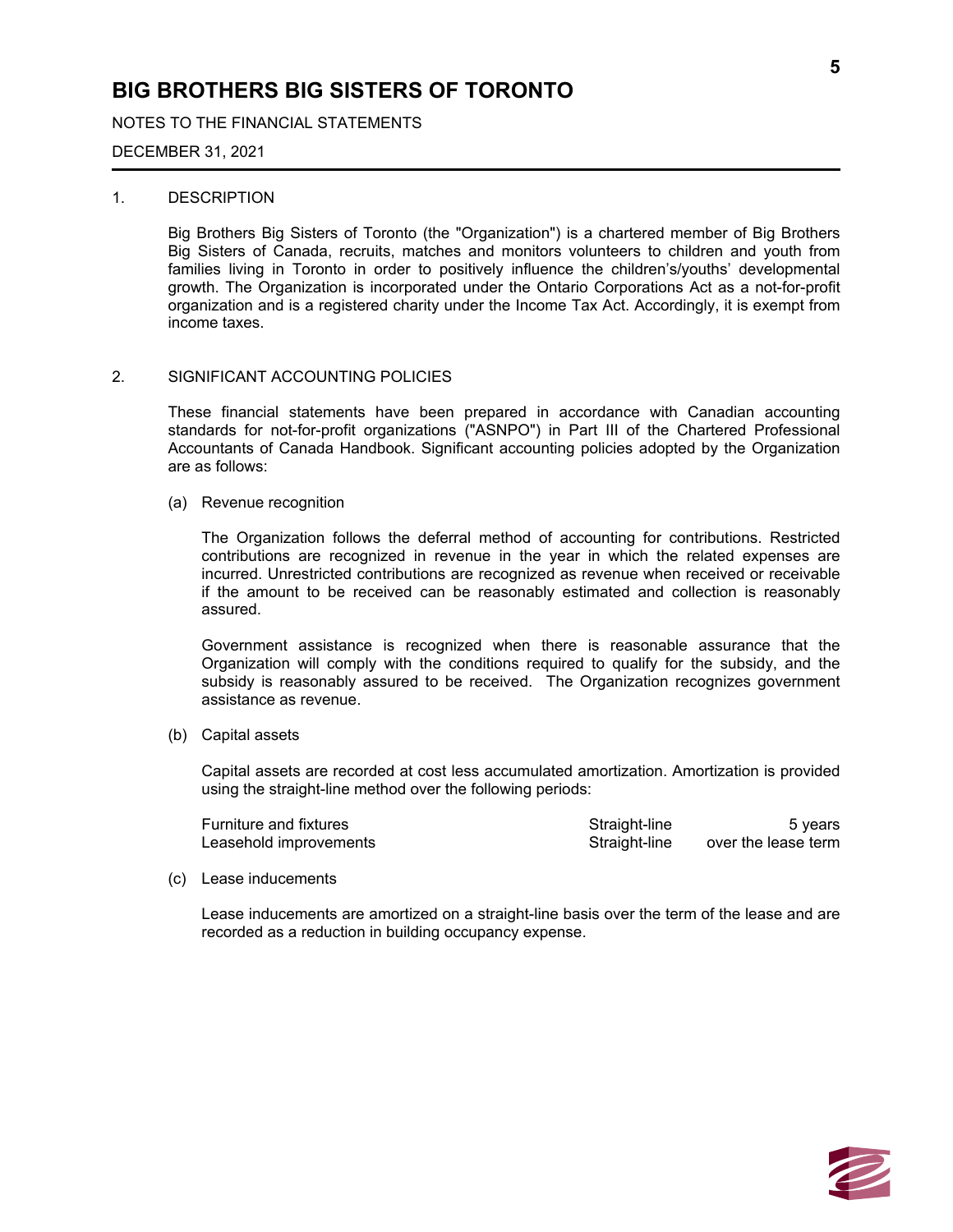## NOTES TO THE FINANCIAL STATEMENTS

#### DECEMBER 31, 2021

#### 2. SIGNIFICANT ACCOUNTING POLICIES, continued

#### (d) Financial instruments

The Organization initially measures its financial assets and financial liabilities at amortized cost except for investments that are measured at fair value. Changes in fair value are recognized in the statement of operations.

Financial assets subsequently measured at amortized cost are accounts receivable. Financial liabilities subsequently measured at amortized cost include accounts payable and accrued liabilities and long-term debt.

Financial assets are assessed for impairment on an annual basis at the end of the fiscal year if there are indicators of impairment.

(e) Contributed materials and services

The Organization is dependent on the ongoing support of volunteers, the value of which has not been quantified in these financial statements. In kind contributions with an estimated fair value of \$88,000 (2020 - \$16,000) have not been recognized in the financial statements.

(f) Use of estimates

The preparation of financial statements in accordance with Canadian accounting standards for not-for-profit organizations requires management to make estimates and assumptions that affect the reported amounts of assets and liabilities at the date of the financial statements, and the reported amount of revenue and expenses during the reporting period. Actual results could differ from management's best estimates as additional information becomes available in the future. Accounts specifically affected by estimates in these financial statements are federal government assistance receivable, accounts receivable and accounts payable and accrued liabilities.

#### 3. FEDERAL GOVERNMENT ASSISTANCE

During the year, the Organization applied to the Canada Emergency Wage Subsidy ("CEWS"), and the Canada Emergency Rent Subsidy ("CERS") programs to obtain relief from payroll and property costs during the COVID-19 pandemic. All amounts claimed under these programs have been included in federal government assistance on the statement of operations at December 31, 2021.

In the current year \$252,866 (2020 - \$384,355) was claimed under the CEWS program and \$35,666 (2020 - \$15,240) claimed under the CERS program. As at December 31, 2021 \$7,431 is receivable under the CEWS program. As at December 31, 2020 \$177,122 and \$15,240 were included in federal government assistance receivable related to the CEWS and CERS programs respectively.

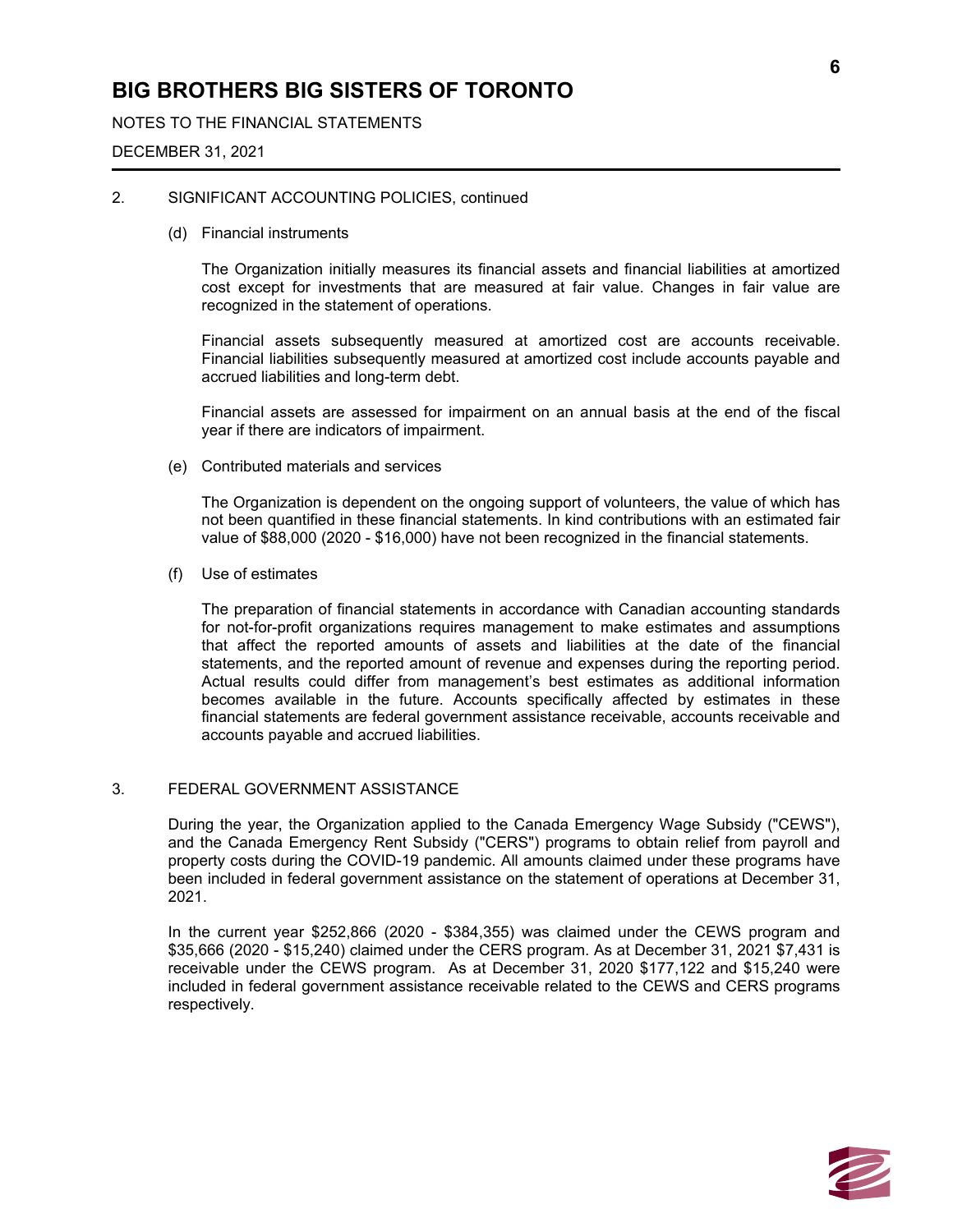NOTES TO THE FINANCIAL STATEMENTS

#### DECEMBER 31, 2021

### 4. CAPITAL ASSETS

|                                                         | Cost             |     | Accumulated<br>amortization |  | 2021<br>Net book value Net book value | 2020             |
|---------------------------------------------------------|------------------|-----|-----------------------------|--|---------------------------------------|------------------|
| <b>Furniture and fixtures</b><br>Leasehold improvements | 5.374<br>168,977 | \$. | 1.612<br>24,932             |  | 3.762<br>144.045                      | 4.836<br>160,667 |
|                                                         | 174.351          | S   | 26.544                      |  | 147.807                               | 165,503          |

### 5. CREDIT FACILITY

The Organization has a credit facility of \$150,000 available to fund operations. The amount outstanding at December 31, 2021 is \$nil (2020 - \$nil). Any outstanding amount is due on demand and bears interest at the Royal Bank of Canada's prime rate plus 1.3%. The Organization has pledged a general security agreement over all assets as collateral for this facility.

### 6. DEFERRED REVENUE

|                                            |     | 2021    | 2020    |
|--------------------------------------------|-----|---------|---------|
| Big Brothers Big Sisters of Canada funding | \$. | 107,670 | 17,626  |
| Government grants                          |     |         | 71,896  |
| Other grants                               |     | 138,062 | 66,341  |
| Program/event donations                    |     | 26,784  | ۰       |
|                                            | \$. | 272,516 | 155,863 |

Unearned revenue reported in the statement of financial position represents restricted operating funding received in the current period that is related to the subsequent period. Changes in unearned revenue are as follows:

|                                               | 2021       | 2020       |
|-----------------------------------------------|------------|------------|
| Beginning balance                             | 155.863    | 133,232    |
| Less amount recognized as revenue in the year | (144, 952) | (124, 106) |
| Less amount repaid to funder                  | (1,784)    |            |
| Add amount received related to next year      | 263,389    | 146,737    |
|                                               | 272.516    | 155,863    |

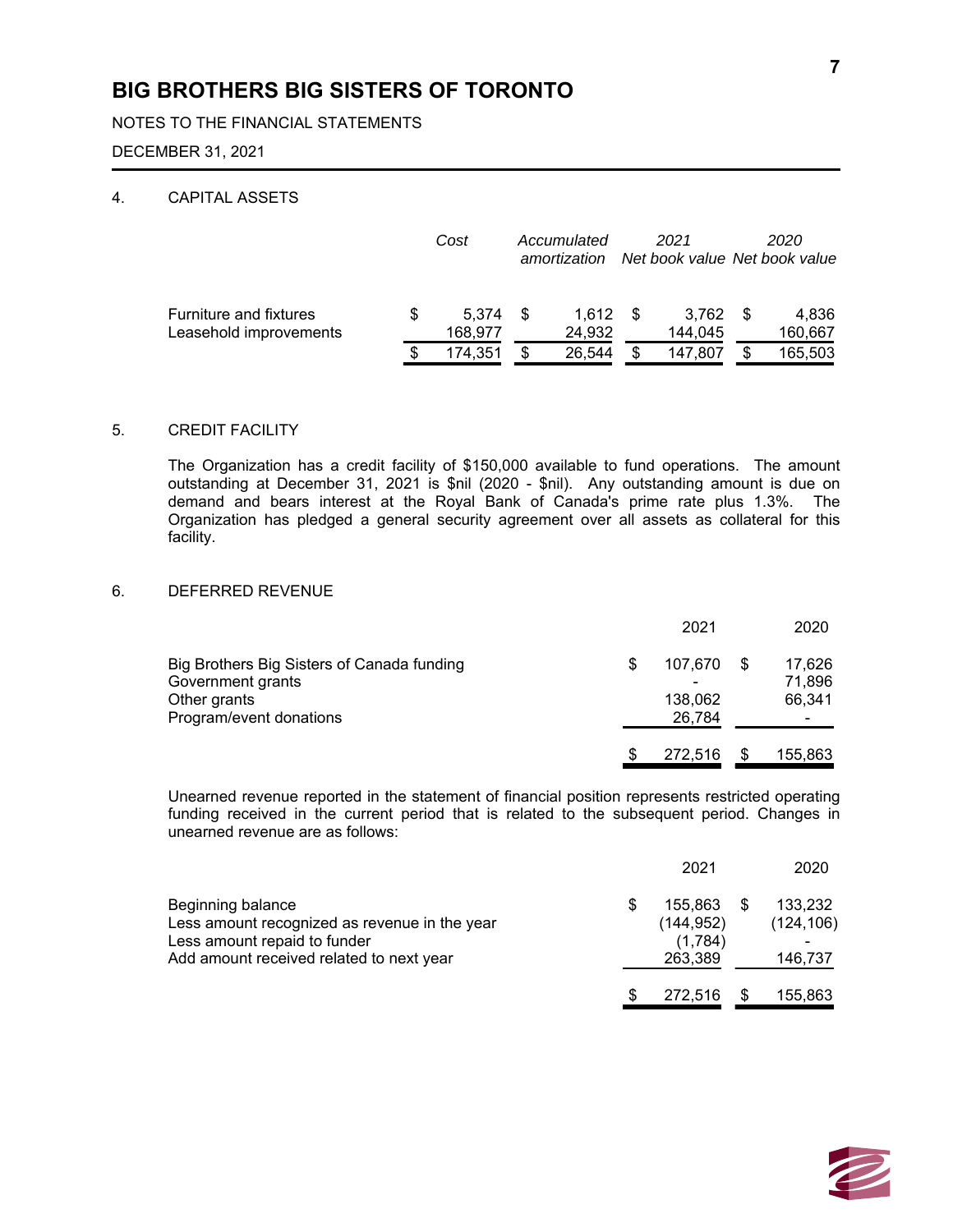NOTES TO THE FINANCIAL STATEMENTS

#### DECEMBER 31, 2021

### 7. LONG-TERM DEBT

On June 4, 2020, the Organization entered into a Lease Extension and Amending Agreement for the lease of office space. In accordance with the terms of the agreement the landlord deferred the payment of \$58,500 of rent. The rent obligation plus \$871 of interest was converted into a 5 year term loan. The loan is unsecured.

|                                                                                                                              | 2021                                      |
|------------------------------------------------------------------------------------------------------------------------------|-------------------------------------------|
| Loan bearing interest at 5% with monthly blended payments of \$1,120 and<br>maturing August 31, 2025<br>Less current portion | \$<br>45,249<br>11,749                    |
| Due beyond one year                                                                                                          | \$<br>33,500                              |
| Principal re-payments for the term of the loan are as follows:                                                               | 2021                                      |
| 2022<br>2023<br>2024<br>2025                                                                                                 | \$<br>11,749<br>12.043<br>12,659<br>8,798 |
|                                                                                                                              | \$<br>45,249                              |

During the year interest expense on the above-noted debt amounted to \$2,545 (2020 - \$1,838).

#### 8. EXTERNALLY RESTRICTED NET ASSETS

|                           | 2021 |  |  | 2020               |  |
|---------------------------|------|--|--|--------------------|--|
| Estate of William Solomon |      |  |  | 304,925 \$ 313,090 |  |

These funds are set up with external commitments and obligations. The funds are not to be used for any other purpose but for their sole purpose as stated below:

The purpose of this fund is to award scholarships to eligible participants of Big Brothers Big Sisters of Toronto programs in pursuing post secondary education. This fund has a principal value of \$250,000 and is not to be encroached upon. The funds have been included in a segregated investment account and form part of the long-term investment balance at December 31, 2021 as these investments are not available for current use beyond the expected scholarship disbursements each year. Interest earned on the investments of the fund are recognized in the fund.

**8**

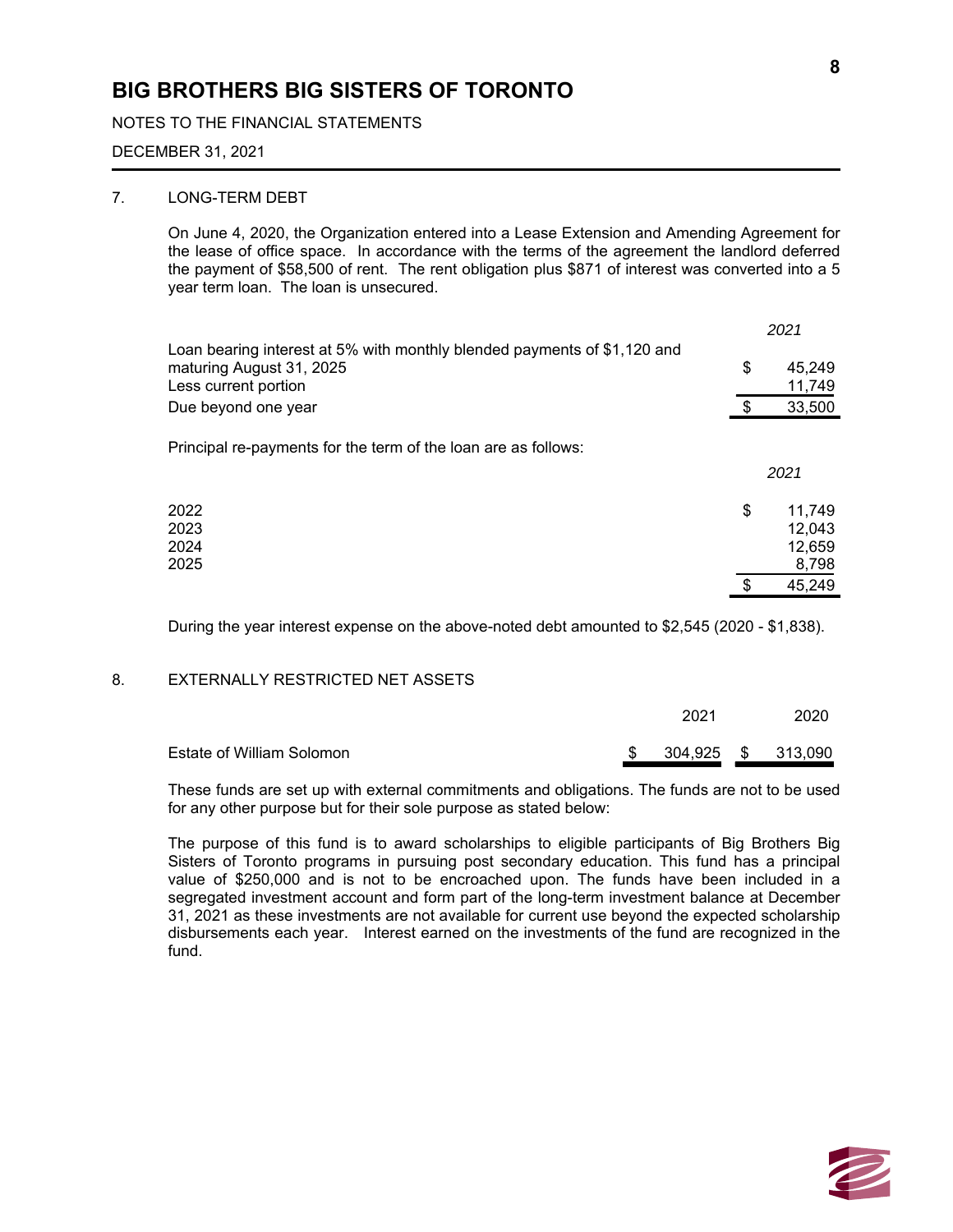### NOTES TO THE FINANCIAL STATEMENTS

#### DECEMBER 31, 2021

#### 9. INTERNALLY RESTRICTED NET ASSETS

|              | 2021       | 2020    |
|--------------|------------|---------|
| Reserve Fund | 102,344 \$ | 101,667 |

The purpose of this fund is to allow the Organization to meet its critical expense obligations should it experience deficits, as a result of revenue shortfalls. The intent, over time, is for the Organization to build up funds that allows the Organization to cover 6 months of expenses, if required to do so. The funds have been included in a segregated investment account and form part of the long-term investment balance at December 31, 2021. Interest earned on the investments of the fund are recognized in the fund.

Changes to the internally restricted net assets require Board approval.

#### 10. SCHEDULE OF FUNDRAISING EVENTS AND ACTIVITIES

|                                                                                                                                     | Receipts                           |   | <b>Disbursements</b>                         |   | 2021<br>Net Proceeds                     | 2020<br>Net Proceeds                                             |
|-------------------------------------------------------------------------------------------------------------------------------------|------------------------------------|---|----------------------------------------------|---|------------------------------------------|------------------------------------------------------------------|
| Bowl-for-Kids-Sake<br>Big Night In<br>Other Agency events<br><b>Third Party Fundraising</b><br>Big and Little events<br>Direct mail | \$<br>524,601<br>241,568<br>25,274 | S | 108,992<br>$\overline{\phantom{0}}$<br>4,426 | S | 415,609<br>241,568<br>(4, 426)<br>25,274 | \$<br>86,766<br>(12, 190)<br>2,955<br>18,572<br>(356)<br>(1,585) |
|                                                                                                                                     | 791,443                            |   | 113,418                                      | S | 678,025                                  | \$<br>94,162                                                     |

Receipts and disbursements do not include the value of donated materials and services.

#### 11. GUARANTEES

In the normal course of business, the Organization enters into agreements that meet the definition of a guarantee. The Organization's primary guarantees are as follows:

 (a) The Organization has provided indemnities under lease agreements for the use of various operating facilities. Under the terms of these agreements, the Organization agrees to indemnify the counterparties for various items including, but not limited to, all liabilities, loss, suits and damages arising during, on or after the term of the agreement. The maximum amount of any potential future payment cannot be reasonably estimated.

(b) Indemnity has been provided to all directors and/or officers of the Organization for various items including, but not limited to, all costs to settle suits or actions due to association with the Organization, subject to certain restrictions. The Organization has purchased directors' and officers' liability insurance to mitigate the cost of any potential future suits or actions. The term of the indemnification is not explicitly defined, but is limited to the period over which the indemnified party served as a director or officer of the Organization. The maximum amount of any potential future payment cannot be reasonably estimated.

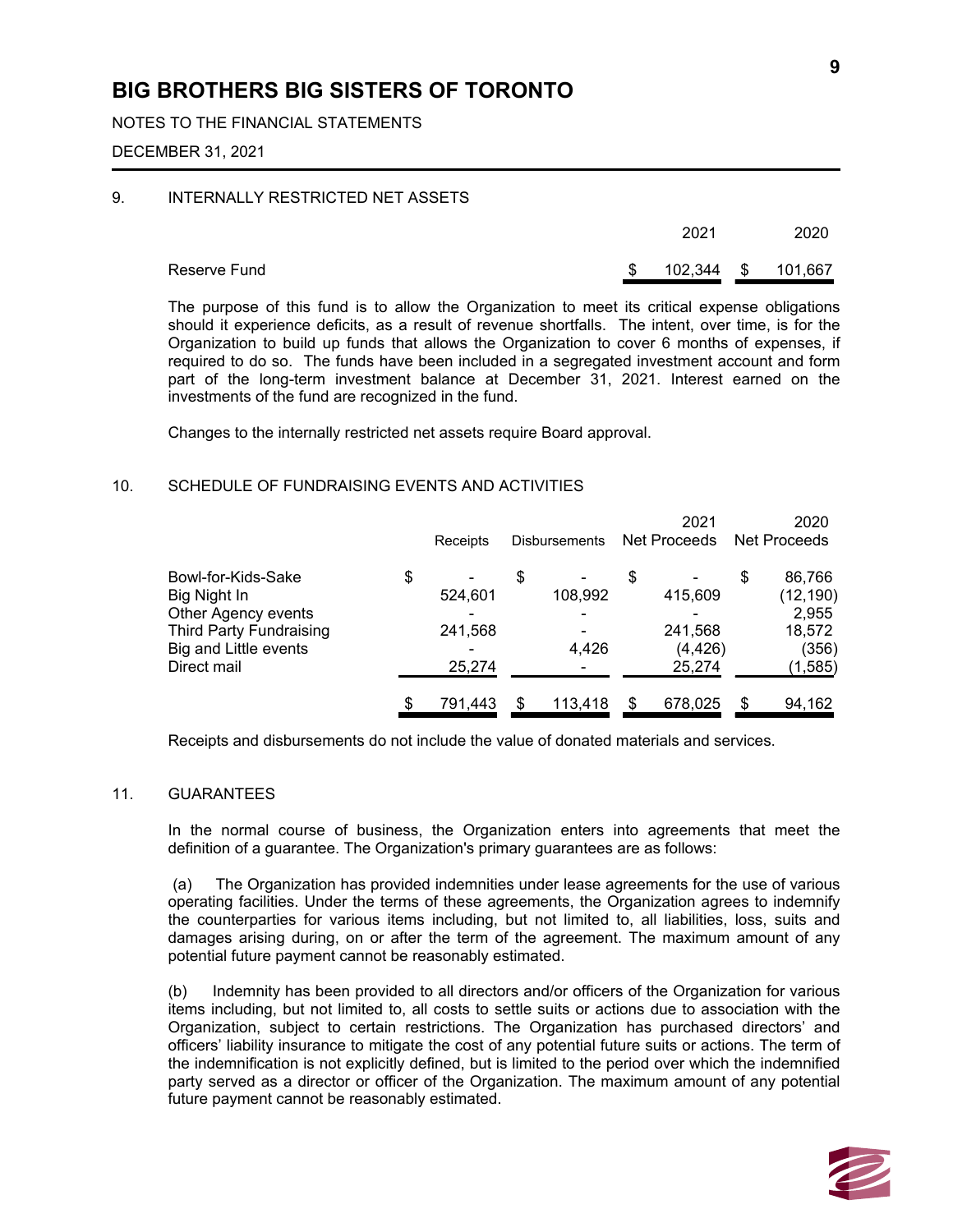NOTES TO THE FINANCIAL STATEMENTS

#### DECEMBER 31, 2021

#### 11. GUARANTEES, continued

The nature of these indemnification agreements prevents the Organization from making a reasonable estimate of the maximum exposure due to the difficulties in assessing the amount of liability which stems from the unpredictability of future events and the unlimited coverage offered to counterparties. Historically, the Organization has not made any significant payments under such or similar indemnification agreements and therefore no amount has been accrued in the financial statements with respect to these agreements.

#### 12. FINANCIAL INSTRUMENTS

Financial instrument risk exposure and management

Management has established policies and procedures to manage risks related to financial instruments, with the objective of minimizing any adverse effects on financial performance. A brief description of management's assessments of these risks is as follows:

General objective, policies and processes

The Board and management are responsible for the determination of the Organization's risk management objectives and policies and designing operating processes that ensure the effective implementation of the objectives and policies. In general, the Organization measures and monitors risk through the preparation and review of monthly reports.

It is management's opinion that the Organization is not exposed to any significant foreign currency or credit risk arising from its financial instruments. All of the Organization's cash and investments are held at major Canadian financial institutions.

(a) Interest rate risk

The Organization is exposed to interest rate risk on its fixed rate long-term debt. Fixed rate instruments subject the Organization to risk of changes in fair value.

(b) Liquidity risk

Liquidity risk is defined as the risk that the Organization may not be able to settle or meet its obligations as they become due. The Organization is exposed to this risk mainly in respect of its long-term debt and its accounts payable. The Organization manages its liquidity risk by monitoring its operating requirements. The Organization prepares budget and cash forecasts to ensure it has sufficient funds to fulfill its obligations.